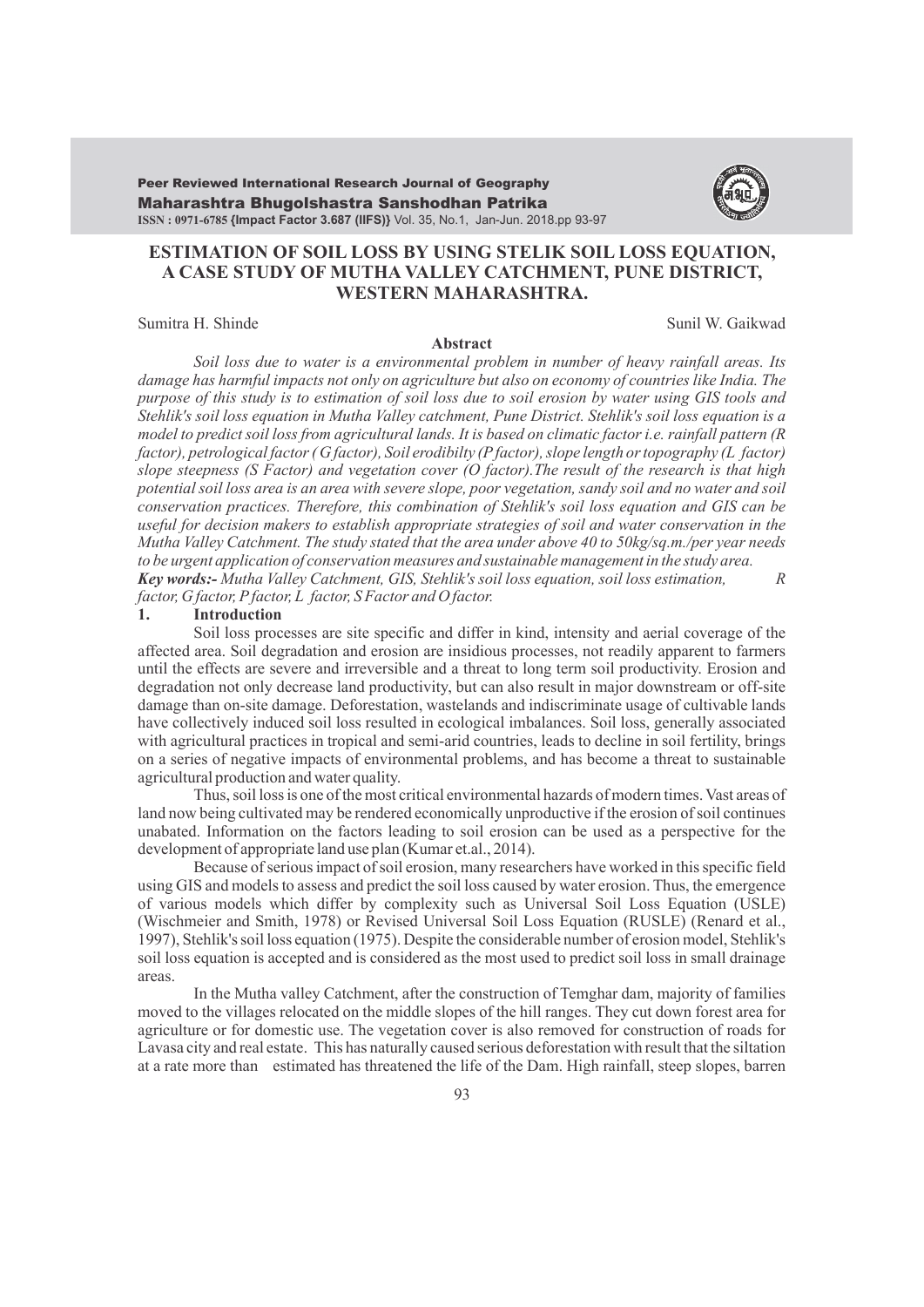land and infertile nature of the soil due to high surface runoff are primary constraints and these have been compounded by large scale shifts in agricultural practices and deforestation that have been led to soil erosion. The study stated that the area under above 40 to 50kg/sq.m./per year needs to be urgent application of conservation measures and sustainable management in the study area.

### **2. Study Area:**

The area selected for the present study is a source region of Mutha watershed located in the Mulshi and Haveli Taluka of Pune District. The total geographical area is 133 sq.km. and has latitudinal extent from 18°23'43" N to 18°28'50" N and longitudinal extent from 73°27'04" E to 73°41'17" E.( Figure 1).The Mutha river is a fifth order drainage basin and flows in west-north-west to east-south-east direction respectively. The entire part of the study area falls within the Upper Bhima catchment area, which is an important tributary of Krishna River.

The climate of the study area is of tropical monsoonal type characterized by the well defined seasons like summer, rainy and winter seasons.

The study area experiences tropical type of climate with monsoonal rains from the south-west<br>in winds. The average annual rainfall in the study area is 1395.14 mm. Figure 2 introduce monsoon winds. The average annual rainfall in the study area is 1395.14 mm. rainfall variation in the study area



Fig 1. Location map of the Mutha Valley. Fig.2 Rainfall Distibution map



### **1. Stehlik's Method**

A method was developed by Stehlik (1975) for predicting the annual rate of soil erosion in Czechoslovakia. It uses the

 $X = D.G.P.S.L.O$ 

Where

 $X =$  the mean annual soil loss (mm/y-1)

D= Climatic

3.1 D Factor:-

This is the climatic factor and is expressed in terms of the mean precipitation falling at intensities

(mm/min) equal to a greater than  $\sqrt{5t}$ . Where 't' is the duration of rainfall min.  $D = 0.0014 X(R) - 0.38$ 

Where,  $R = Mean$  annual precipitation.

# **3.2 G Factor:-**

This is petrological factor and assess rocks type according to the permeability of weathered debris. The variation of petrological factor between 0.7 to 1.4 suggest high, moderate slight and low permeability. The texture of the rocks is derived from the textural analysis of debris samples. The entire study area is covered by basaltic flows, which are commonly referred to as Deccan traps. There are two types of basaltic flows occurred viz. the pahoehoe flows and aa flows. The pahoehoe flows weathers easily & gives rise to mature type of topography with smooth hill slopes & conical peaks. The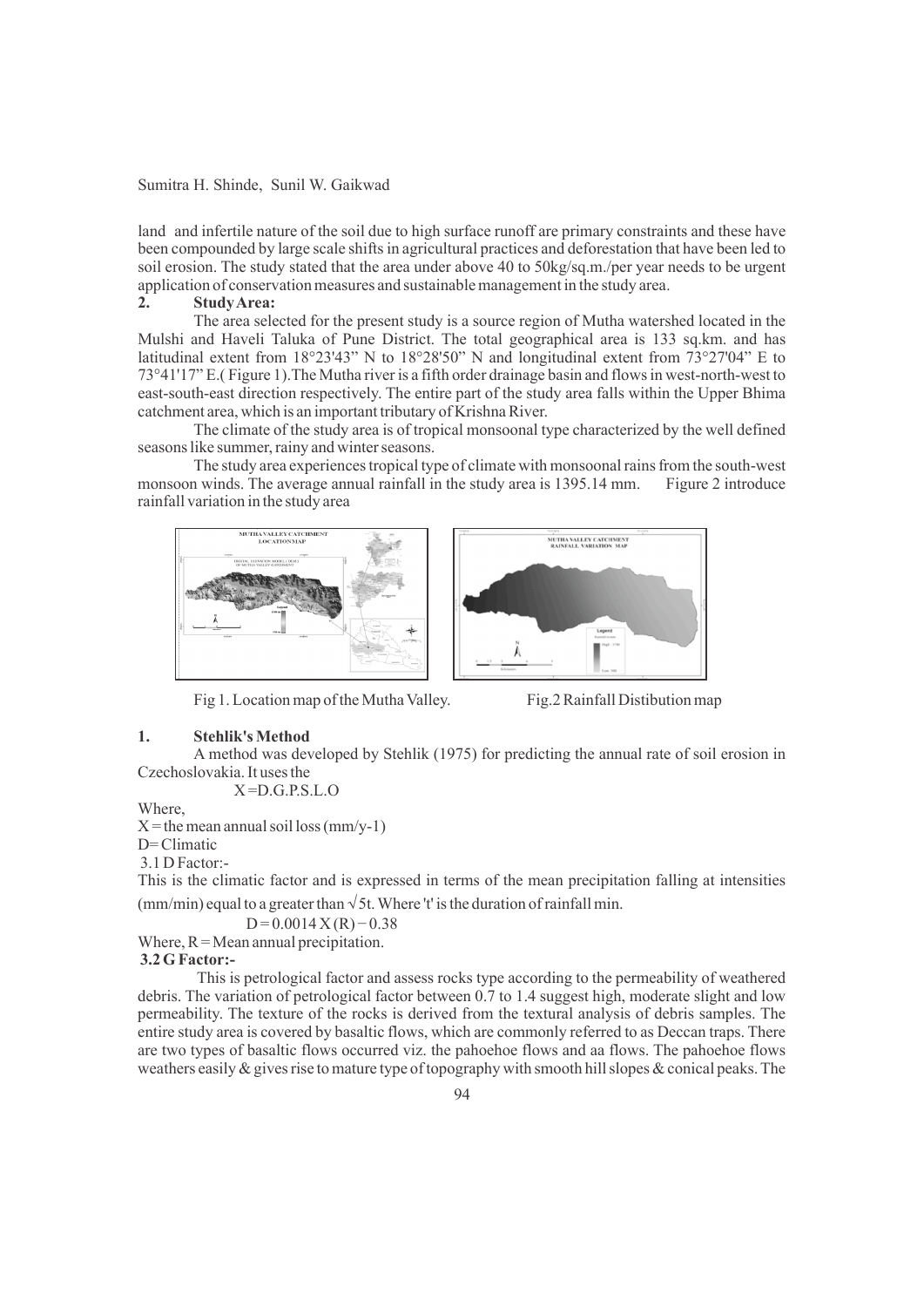product of weathering includes sub-rounded fragments. The 'aa' flows have different resistance to weathering. The basalt dense rock is very resistant; while the breccia part breaks down easily. **3.3 PFactor:-**

Soil erodibilty is strongly dependent on the nature of soil, parent material, texture, structure, organic matter content, porosity, catena and many more. Generally, soils become of low erodibility if the silt content is low, regardless of corresponding high content in the sand and clay fractions (Rahaman et.al., 2015). In the present study area, the soil texture map was prepared from soil survey data.

This expresses the erodibility of the soil based on the % of particles smaller than 0.1 mm in size and the organic content. The soil data helps in determining the percentage of clay as well as organic matter (humus content). This shows distribution of % of clay in the region.

The variation in humus content is between 0.5% and 1.9 % while the % clay throughout the region ranges from below 10% to 50%.

# **3.4 S Factor:-**

On steep slopes, the rate of soil erosion is high because the flow velocity is high, and causes showering and cutting of soil. This rate of soil erosion increases due to splash, as splashed particles on steep slopes are thrown to larger distances down the slope on an inclined plane and the damage due to raindrop impact is greater on soil crust. Hence slope factor plays an important role in soil erosion. This expresses slope steepness according to relationship,

 $S = 0.25 + 0.106s + 0.0028s2$ 

Where, 's' is the slope in percent.

This factor is computed for each and every grid considering the % slope map prepared for the area. **3.5 LFactor:-** 

The Lfactor expresses the effect of local topography on soil erosion rate, combining effects of slope length (L) and slope steepness (S). There is a direct relationship between the slope length and runoff, that is, longer the slope length the greater the amount of cumulative runoff. Also the steeper the slope of the land the higher the velocities of the runoff which contribute to erosion. (Rahman et.al., 2015)

The slope length factor is calculated with the help of tanø values of respective grids in the area, for that measure the minimum distance between maximum and minimum contour was considered.

# **3.6 O Factor:-**

Vegetation cover in contact with the surface protects the soil from raindrop splash and erosion by flowing water or runoff. 'O' factor is vegetation factor and dependent upon the % cover of the area and calculated with the help of digitized landuse and land cover map. The information is placed in respective grids so as to ascertain the % vegetation cover of the area. % vegetation cover less than 20% considered as degraded forest cover.

### **2. Result**

In present study, calculation of Soil Erosion using Stehlik's soil loss equation based on Sub watershed level. The Mutha valley catchment divided in to 29 five sub basin. Figure-3 a and b.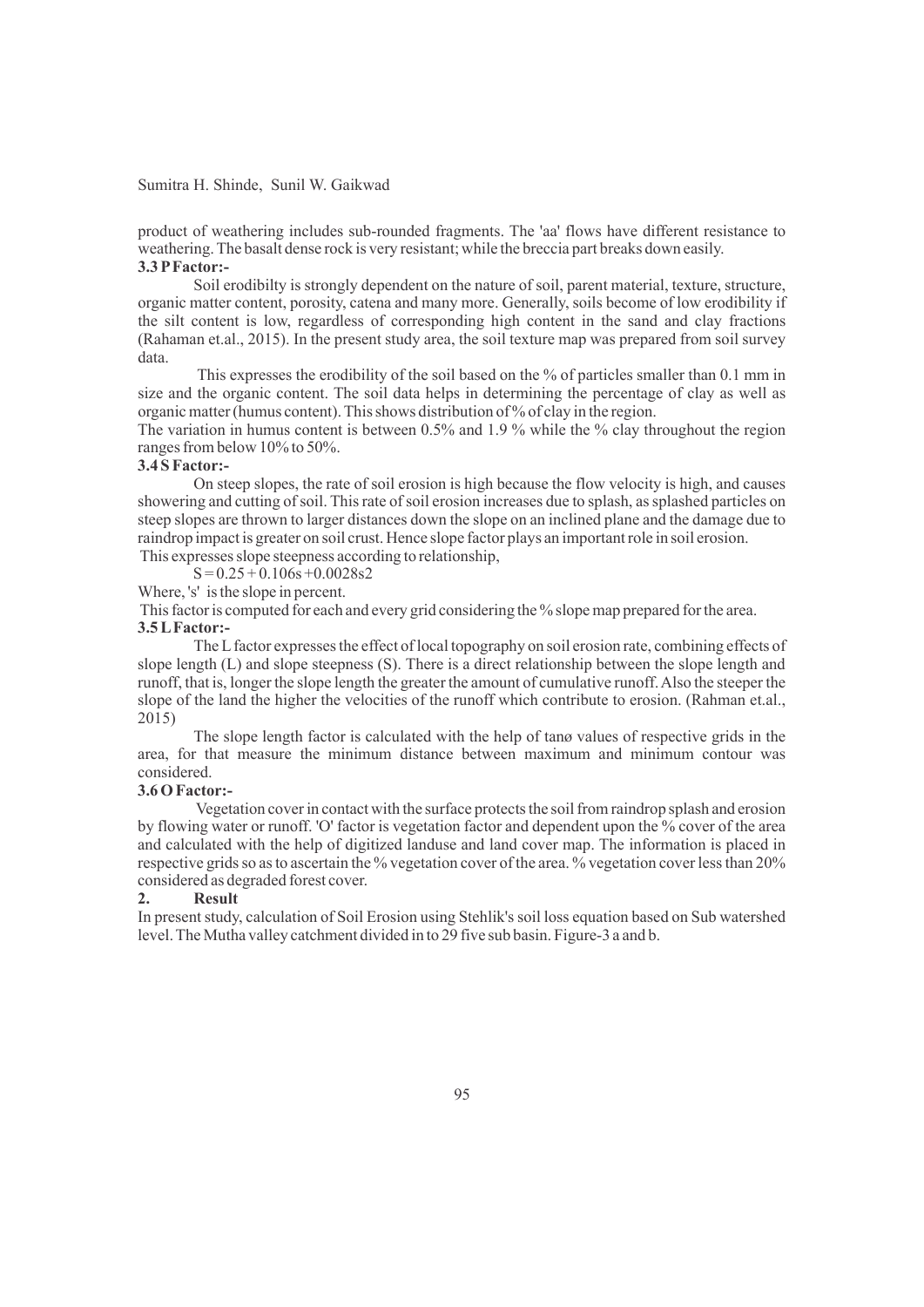

Fig. 3 a) Soil loss estimation in Mutha Valley Catchment Fig. 3 b) Sub basinwise Soil loss in Mutha Valley Catchment

As per the different class group category given by the Rambabu  $\&$  Narayan for erosion by water in India is given in Table 1. Different classes of soil erosion by water in India (Ref- Rambabu &Narayan)

| Sr.no          | Soil erosion class group | Soil erosion        |
|----------------|--------------------------|---------------------|
|                |                          | range(kg/sq.m/year) |
|                | Slight                   | $0 - 5$             |
| $\overline{2}$ | Moderate                 | $5 - 10$            |
| 3              | High                     | $10 - 20$           |
| 4              | Very High                | $20 - 40$           |
| 5              | Severe                   | $40 - 80$           |
| 6              | Very Severe              | > 80                |

The soil losses estimated using Stehlik's soil loss equation has been carried out for Mutha valley Catchment. After calculation of the six parameters of Stehlik's soil loss equation for the all 29 sub watersheds, it is found that three sub watersheds coded as are subjected to severe and very high conditions of erosion (given in Table-1) and needs some watershed treatment to control the high rate of erosion. Eight sub watersheds are subjected to high conditions of erosion. Four sub watersheds are subjected to moderate and eleven sub watersheds are experiencing low or slight erosion.

# **1. Conclusion**

In this study, we have used a simple methodology to show that in a GIS environment the Stehlik's soil loss equation can be applied to determine soil loss on a local scale. Since water is one of the responsible factors which causes soil erosion, measures aimed at preventing soil erosion by water are also water conservation measures. Reducing soil erosion by water generally involves the following measures

- i) For controlling and guiding runoff, Runoff can be captured and stored for use or allowed to soak into the soil. Dry wells, soil amendment and rain gardens are used to infiltrate water into the soil.
- ii) Reducing the impact of water on soil,The crop remains can provide an excellent soil cover